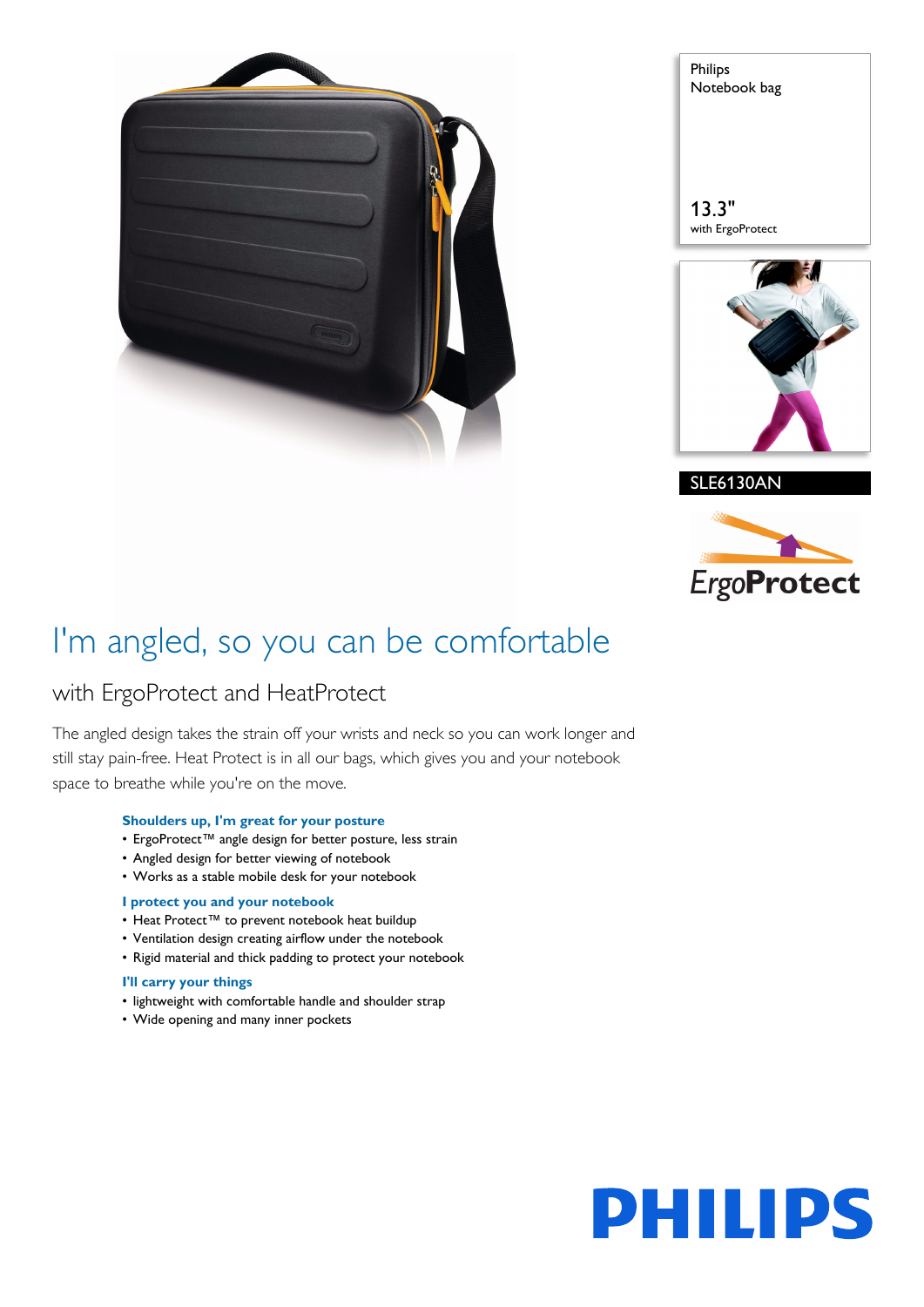#### Notebook bag 13.3" with ErgoProtect

# SLE6130AN/10

# **Highlights**

# **ErgoProtect™ angle design**



When you are away from home and want to use your notebook on your lap you need to bend your neck to adjust your view towards the screen. This can become quite uncomfortable, and over time, your lap gets hot which in turn affects the performance of your notebook. Now the new ergonomic angled design of the notebook bag gives you a better viewing angle so your posture is better to reduce the strain on your neck and wrist. Simply place your notebook on the angled bag with the HeatProtect layers to prevent heat buildup. At last - style, comfort and a healthier way to use your notebook!

# **Works as a stable mobile desk**



Can't find a desk when on the go? Now, the Philips notebook bag serves as a stable mobile desk for you to work on and its special surface helps grip your notebook so you do not need to worry about it sliding off your lap.

# **Heat Protect™ to prevent heat**



The heat buildup feels uncomfortable on your lap and you know your notebook does not like it either because its performance can deteriorate. With HeatProtect, Philips notebook bag bring you a layer to prevent heat buildup and help to keep you and your notebook cool!

### **Ventilation creating airflow**



Designd with ventilation channels, lift the notebook up and allow air flow under the notebook. Keep you and your notebook cool. **Rigid material & thick padding**

Made by a rigid cover with ample 5mm thick foam padding, which is protective to save your notebook from scratches and damage.



Consumer research has shown us that one of the main things you want is a notebook bag that's comfortable to carry. Do you feel your bag is too heavy, and does the strap cut into your shoulders? Philips notebook bags are made of rigid but very lightweight material. The handle and shoulder straps are with thick soft padding and wide enough to distribute the weight on your shoulder.

# **Wide opening and inner pockets**



Designed with wide opening that allows you to easily slip your netbook in and it has many useful inner pockets to keep your possessions tidy. There is even space to put your power adapter neatly away.